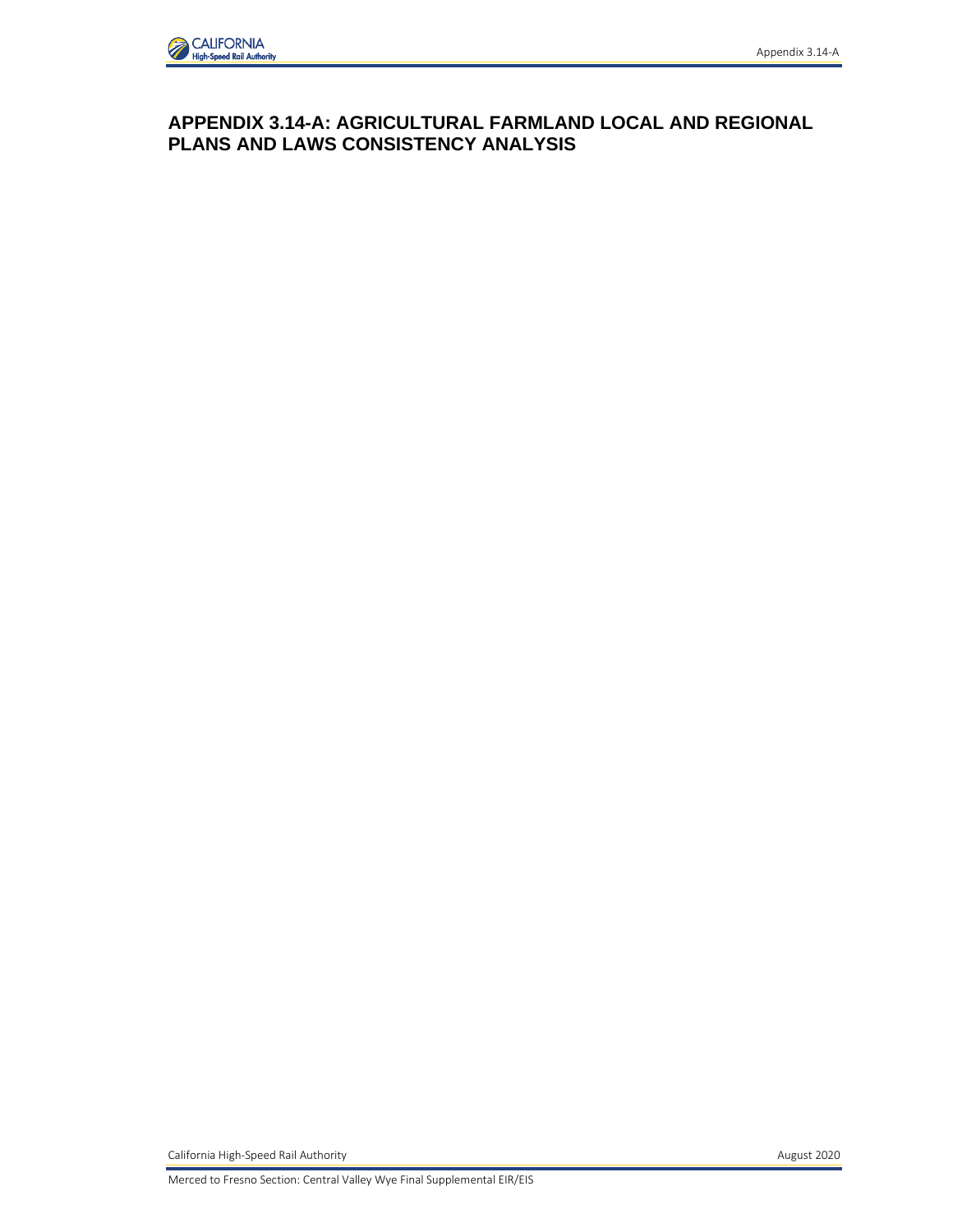

## **APPENDIX 3.14-A: AGRICULTURAL FARMLAND LOCAL AND REGIONAL PLANS AND LAWS CONSISTENCY ANALYSIS**

This appendix addresses California Environmental Quality Act (CEQA) and National Environmental Policy Act (NEPA) requirements to describe a proposed project's inconsistencies or conflicts with applicable local and regional plans and laws. CEQA Guidelines require that an environmental impact report (EIR) discuss any inconsistencies between the proposed project and applicable general plans, specific plans, and regional plans (Guidelines, § 15125(d)). NEPA regulations<sup>[1](#page-1-0)</sup> require a discussion of conflicts between a proposed undertaking and the objectives of federal, regional, state, local and tribal<sup>[2](#page-1-1)</sup> land use plans, policies, and laws, as well as a description of the extent to which the Authority would reconcile the inconsistencies (Council on Environmental Quality Regulations, §§ 1502.16(c), 1506.2(d)).

Although the Volume 1, *Merced to Fresno Section: Central Valley Wye Final Supplemental Environmental Impact Report/Supplemental Environmental Impact Statement* describes the Central Valley Wye alternatives' inconsistency with local and regional plans and laws in order to provide a context for the project, inconsistency with such plans and laws is not considered an environmental impact.

Table 1 of this appendix provides the following:

- A determination for each applicable local and regional plan or law that identifies whether the Central Valley Wye alternatives are consistent or inconsistent with the goals, objectives, policies, or ordinances that each applicable local and regional plan or law contains.
- In the event that an inconsistency has been identified the following information has been provided:
	- An explanation of why the Central Valley Wye alternatives are inconsistent;
	- A discussion of approaches the Authority has committed to take to reconcile any inconsistency. Such approaches consist of impact avoidance and minimization features (described in Volume 2, Technical Appendices, Appendix 2-B, California High-Speed Rail Authority Environmental Commitments: Impact Avoidance and Minimization Features); and activities described in Volume 2, Appendix 2-C, Applicable Design Standards.
	- The rationale for carrying forth the Central Valley Wye alternatives if it remains inconsistent with the local and regional plan or law despite these approaches.
- Where it has been determined that the Central Valley Wye alternatives are consistent with a local and regional goal, objective, policy, or law, neither reconciliation nor the rationale behind it are required and Table 1 shows this as "N/A".

<span id="page-1-1"></span><span id="page-1-0"></span><sup>1</sup> NEPA regulations refer to the regulations issued by the Council for Environmental Quality located at 40 CFR Part 1500.  $2$  No designated tribal lands exist in the vicinity of the Central Valley Wye alternatives and no analysis of tribal land use policies is provided.

California High-Speed Rail Authority **August 2020** California High-Speed Rail Authority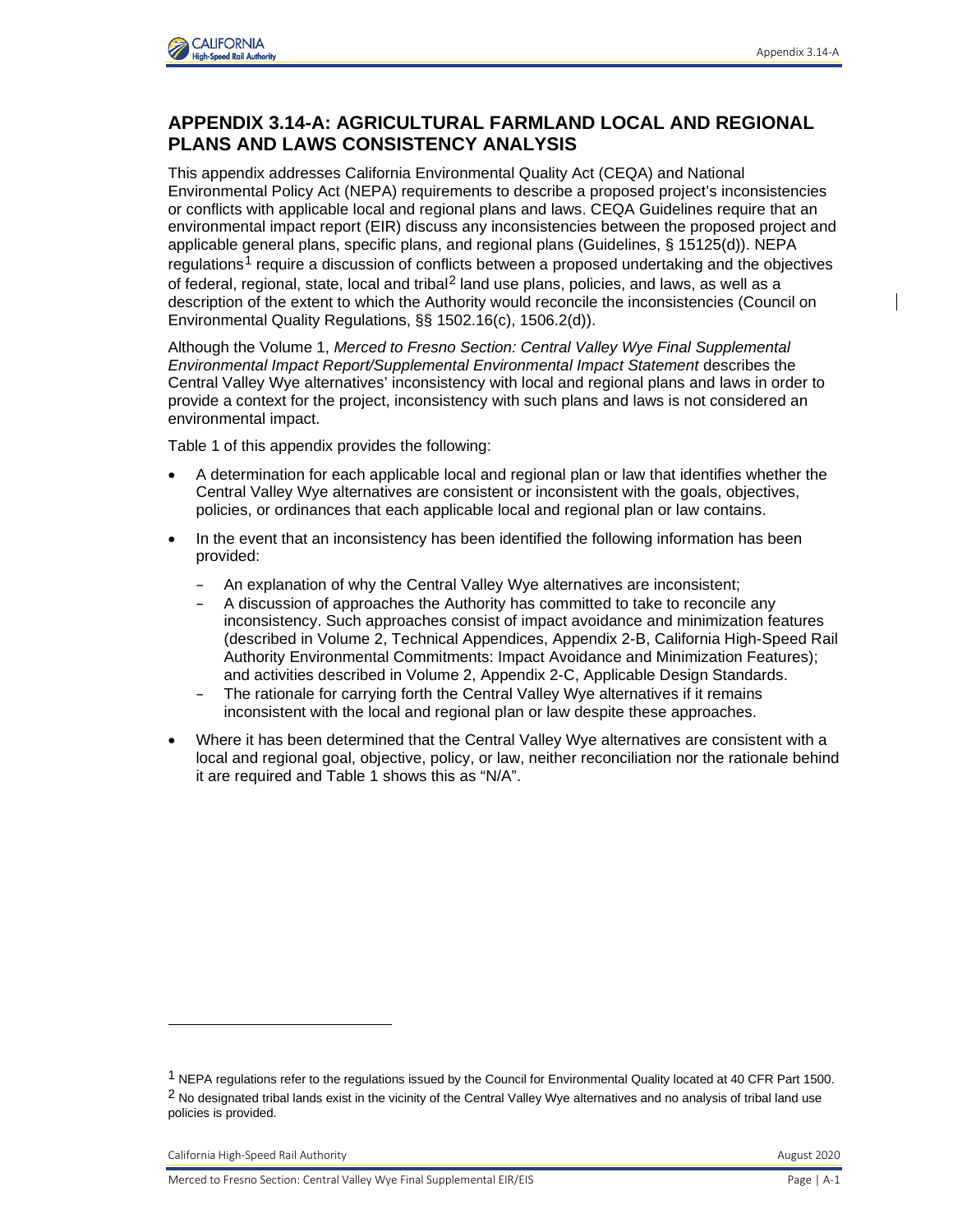

| Applicable Local and Regional Plan /<br>Law                                                                                                                                                                                                                                                                      | Inconsistency                                                                                                                                                                                                                                                                                                                                                                                        | Reconciliation                                                                                                                                                                                                                                                                                                                                                                                                                                                                                                                                                                                                                                                                                                                                                                                                                                                                                                                                                                                 | Rationale                                                                                                                                                                                                                                                    |
|------------------------------------------------------------------------------------------------------------------------------------------------------------------------------------------------------------------------------------------------------------------------------------------------------------------|------------------------------------------------------------------------------------------------------------------------------------------------------------------------------------------------------------------------------------------------------------------------------------------------------------------------------------------------------------------------------------------------------|------------------------------------------------------------------------------------------------------------------------------------------------------------------------------------------------------------------------------------------------------------------------------------------------------------------------------------------------------------------------------------------------------------------------------------------------------------------------------------------------------------------------------------------------------------------------------------------------------------------------------------------------------------------------------------------------------------------------------------------------------------------------------------------------------------------------------------------------------------------------------------------------------------------------------------------------------------------------------------------------|--------------------------------------------------------------------------------------------------------------------------------------------------------------------------------------------------------------------------------------------------------------|
| 2030 Merced County General Plan (2013)                                                                                                                                                                                                                                                                           |                                                                                                                                                                                                                                                                                                                                                                                                      |                                                                                                                                                                                                                                                                                                                                                                                                                                                                                                                                                                                                                                                                                                                                                                                                                                                                                                                                                                                                |                                                                                                                                                                                                                                                              |
| Policy AG-2.1: Protect agriculturally<br>designated areas and direct urban<br>growth away from productive agricultural<br>lands into cities, Urban Communities,<br>and New Towns.                                                                                                                                | Inconsistent.<br>The Central Valley Wye alternatives, as<br>one segment of the overall statewide<br>HSR system, would encourage more<br>concentrated development patterns, limit<br>sprawl, and thus direct growth away from<br>productive agricultural lands into urban<br>areas.<br>However, the Central Valley Wye<br>alternatives would result in permanent<br>conversion of Important Farmland. | Through AG-MM#1, Conserve Important<br>Farmland (Prime Farmland, Farmland of<br>Statewide Importance, Farmland of Local<br>Importance, and Unique Farmland), the<br>Authority would fund the DOC California<br><b>Farmland Conservancy Program's</b><br>purchase of agricultural easements from<br>willing sellers. This program would<br>preserve Important Farmland in an<br>amount commensurate with the quantity<br>and quality of the converted farmlands,<br>within the same agricultural regions as<br>the impacts occur. The replacement ratio<br>would be 1:1 for lands that are<br>permanently, directly converted to<br>nonagricultural use by the Central Valley<br>Wye alternatives. In addition, the<br>Authority would fund the purchase of an<br>additional increment of acreage for<br>agricultural conservation easements at a<br>ratio of not less than 0.5:1 for Important<br>Farmland within a 25-foot wide area<br>adjacent to HSR permanently fenced<br>infrastructure. | The Authority is mandated to construct<br>and operate the HSR project. This is a<br>state-level project that would have<br>benefits across multiple resource areas.<br>The project design includes measures to<br>minimize conversion of agricultural lands. |
| Policy AG-2.2: Protect productive<br>agricultural areas from conversion to<br>nonagricultural and urban uses by<br>establishing and implementing an<br>agricultural mitigation program that<br>matches acres converted with farmland<br>acres of similar quality to those converted<br>preserved at a 1:1 ratio. | Consistent.<br>Paragraph 2 is not applicable because it<br>addresses actions relating to changes in<br>city or district boundaries or incorporation<br>of new cities.                                                                                                                                                                                                                                | N/A                                                                                                                                                                                                                                                                                                                                                                                                                                                                                                                                                                                                                                                                                                                                                                                                                                                                                                                                                                                            | N/A                                                                                                                                                                                                                                                          |

## **Table 1 Applicable Local and Regional Plan and Law Consistency or Inconsistency, Reconciliation, and Rationale**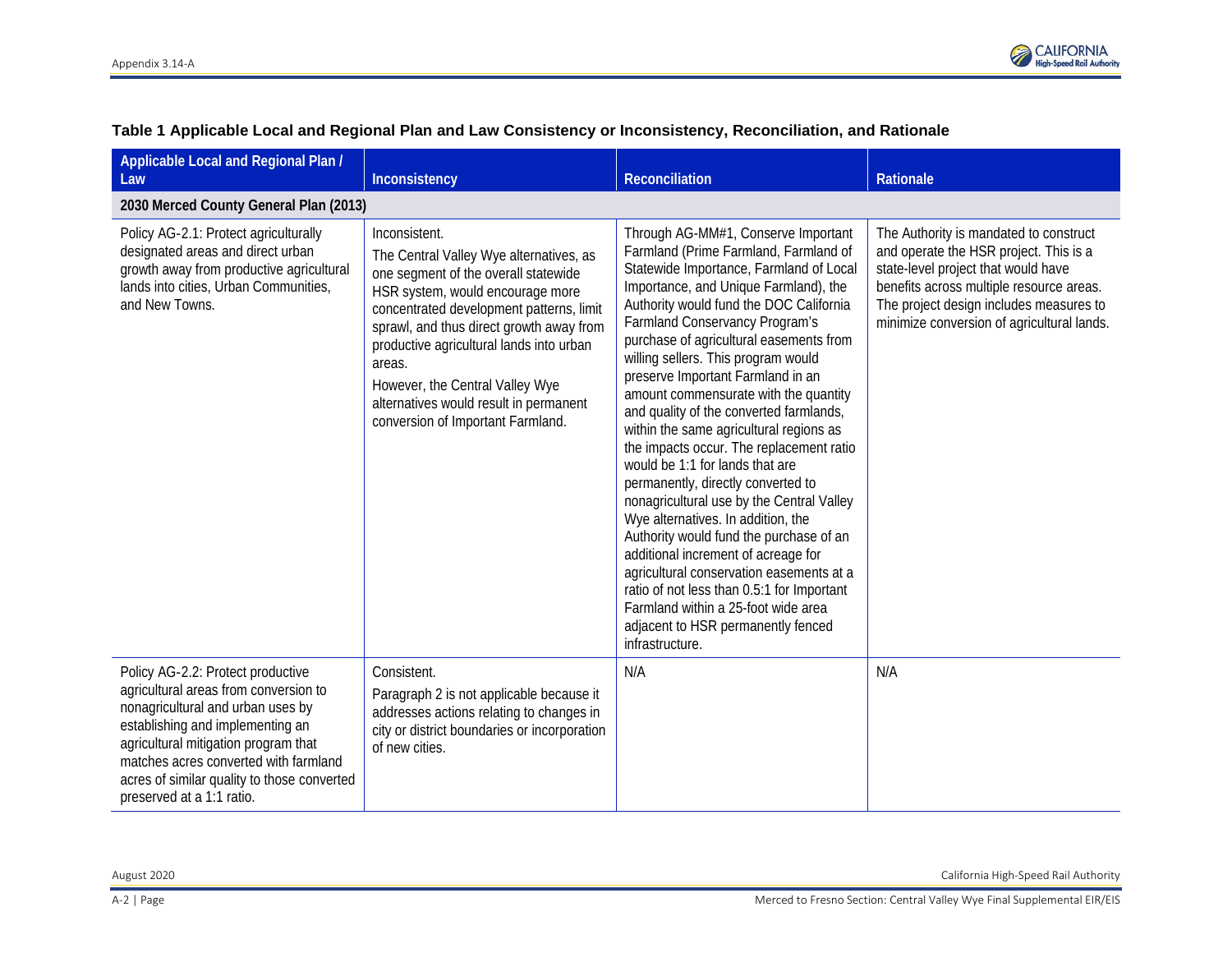| Applicable Local and Regional Plan /<br>Law                                                                                                                                                                                                                                                                                                                                                                                                   | Inconsistency                                                                                                                                                                                                                                                                                                                                                                      | <b>Reconciliation</b>                                                                                                                                                                                                                                                                                                                                                                                                                                                                                                                                                                                                                                                                                                                                                                                                                                                                                                                                            | <b>Rationale</b>                                                                                                                                                                                                                                             |
|-----------------------------------------------------------------------------------------------------------------------------------------------------------------------------------------------------------------------------------------------------------------------------------------------------------------------------------------------------------------------------------------------------------------------------------------------|------------------------------------------------------------------------------------------------------------------------------------------------------------------------------------------------------------------------------------------------------------------------------------------------------------------------------------------------------------------------------------|------------------------------------------------------------------------------------------------------------------------------------------------------------------------------------------------------------------------------------------------------------------------------------------------------------------------------------------------------------------------------------------------------------------------------------------------------------------------------------------------------------------------------------------------------------------------------------------------------------------------------------------------------------------------------------------------------------------------------------------------------------------------------------------------------------------------------------------------------------------------------------------------------------------------------------------------------------------|--------------------------------------------------------------------------------------------------------------------------------------------------------------------------------------------------------------------------------------------------------------|
| Coordinate with the six cities in Merced<br>County and the Merced Local Agency<br>Formation Commission, consistent with<br>its statutory mission to preserve<br>agricultural land and open space, to<br>establish consistent standards and<br>mitigation for the loss of farmland.<br>In addition, the LESA model may be used<br>to determine whether the conservation<br>land is of equal or greater value than the<br>land being converted. |                                                                                                                                                                                                                                                                                                                                                                                    |                                                                                                                                                                                                                                                                                                                                                                                                                                                                                                                                                                                                                                                                                                                                                                                                                                                                                                                                                                  |                                                                                                                                                                                                                                                              |
| Policy AG-2.4: Encourage property<br>owner participation in programs that<br>preserve farmland, including the<br>Williamson Act, conservation easements,<br>and USDA-funded conservation<br>practices.                                                                                                                                                                                                                                        | Inconsistent.<br>The Central Valley Wye alternatives<br>would permanently remove land that is<br>currently in protected agricultural status,<br>with the result that some parcels may<br>become too small to remain protected.<br>The Central Valley Wye alternatives<br>would meet all statutory requirements<br>associated with the cancellation of<br>Williamson Act contracts. | Through AG-MM#1, the Authority would<br>fund the DOC California Farmland<br>Conservancy Program's purchase of<br>agricultural easements from willing<br>sellers. This program would preserve<br>Important Farmland in an amount<br>commensurate with the quantity and<br>quality of the converted farmlands, within<br>the same agricultural regions as the<br>impacts occur.<br>The Authority has committed to<br>implementing AG-IAMF#3, Farmland<br>Consolidation Program, under which the<br>Authority would establish and administer<br>a farmland consolidation program to sell<br>remnant parcels to neighboring<br>landowners for consolidation with<br>adjacent farmland properties. In addition,<br>on request, the program would assist the<br>owners of remnant parcels in selling<br>those remnants to adjacent landowners.<br>The goal of the program is to provide for<br>continued agricultural use on the<br>maximum feasible amount of remnant | The Authority is mandated to construct<br>and operate the HSR project. This is a<br>state-level project that would have<br>benefits across multiple resource areas.<br>The project design includes measures to<br>minimize conversion of agricultural lands. |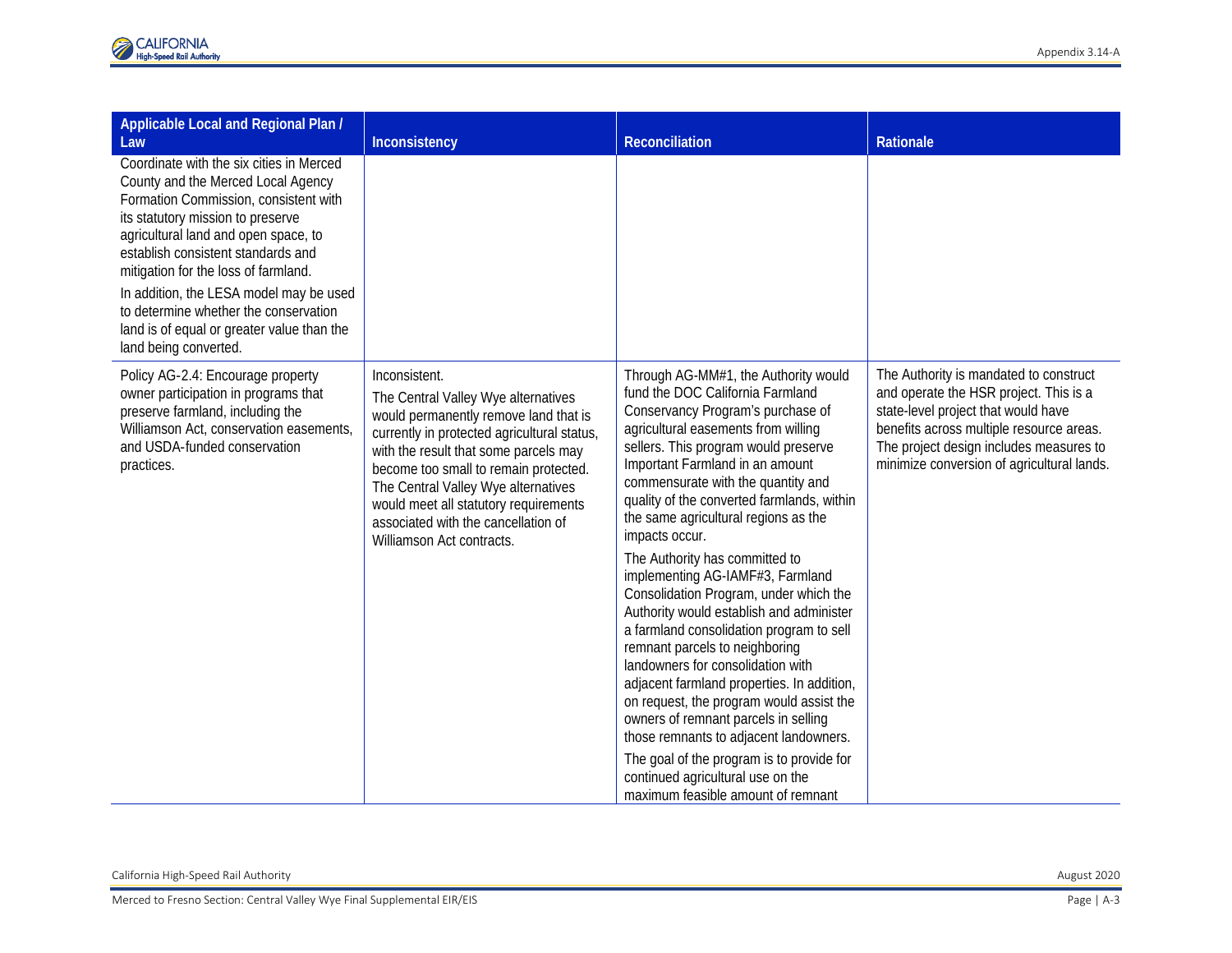

| Applicable Local and Regional Plan /<br>Law                                                                                                                                                                                                                                                       | Inconsistency                                                                                                                                                                                                                                                                                                                                                                      | Reconciliation                                                                                                                                                                                                                                                                                                                                                                                                                                                                                                                                                                                                                                                                                                                                                                                                                                                                                                                                                                              | Rationale                                                                                                                                                                                                                                                    |
|---------------------------------------------------------------------------------------------------------------------------------------------------------------------------------------------------------------------------------------------------------------------------------------------------|------------------------------------------------------------------------------------------------------------------------------------------------------------------------------------------------------------------------------------------------------------------------------------------------------------------------------------------------------------------------------------|---------------------------------------------------------------------------------------------------------------------------------------------------------------------------------------------------------------------------------------------------------------------------------------------------------------------------------------------------------------------------------------------------------------------------------------------------------------------------------------------------------------------------------------------------------------------------------------------------------------------------------------------------------------------------------------------------------------------------------------------------------------------------------------------------------------------------------------------------------------------------------------------------------------------------------------------------------------------------------------------|--------------------------------------------------------------------------------------------------------------------------------------------------------------------------------------------------------------------------------------------------------------|
|                                                                                                                                                                                                                                                                                                   |                                                                                                                                                                                                                                                                                                                                                                                    | property that otherwise may be<br>uneconomical to farm.                                                                                                                                                                                                                                                                                                                                                                                                                                                                                                                                                                                                                                                                                                                                                                                                                                                                                                                                     |                                                                                                                                                                                                                                                              |
| Policy AG-2.8: Support the efforts of<br>public, private, and non-profit<br>organizations to preserve agricultural<br>areas in the County through dedicated<br>conservation easements, and range land<br>held as environmental mitigation.                                                        | Inconsistent.<br>The Central Valley Wye alternatives<br>would permanently remove land that is<br>currently in protected agricultural status,<br>with the result that some parcels may<br>become too small to remain protected.<br>The Central Valley Wye alternatives<br>would meet all statutory requirements<br>associated with the cancellation of<br>Williamson Act contracts. | Through AG-MM#1, the Authority would<br>fund the DOC California Farmland<br>Conservancy Program's purchase of<br>agricultural easements from willing<br>sellers. This program would preserve<br>Important Farmland in an amount<br>commensurate with the quantity and<br>quality of the converted farmlands, within<br>the same agricultural regions as the<br>impacts occur.<br>The Authority has committed to<br>implementing AG-IAMF#3, under which<br>the Authority would establish and<br>administer a farmland consolidation<br>program to sell remnant parcels to<br>neighboring landowners for consolidation<br>with adjacent farmland properties. In<br>addition, on request, the program would<br>assist the owners of remnant parcels in<br>selling those remnants to adjacent<br>landowners.<br>The goal of the program is to provide for<br>continued agricultural use on the<br>maximum feasible amount of remnant<br>property that otherwise may be<br>uneconomical to farm. | The Authority is mandated to construct<br>and operate the HSR project. This is a<br>state-level project that would have<br>benefits across multiple resource areas.<br>The project design includes measures to<br>minimize conversion of agricultural lands. |
| Policy AG-2.16: Coordinate with the<br>California High-Speed Rail Authority to<br>locate the high-speed rail lines along<br>existing major transportation corridors,<br>such as State Routes 99 or 152, to<br>minimize the conversion of productive<br>agricultural land to nonagricultural uses. | Consistent                                                                                                                                                                                                                                                                                                                                                                         | N/A                                                                                                                                                                                                                                                                                                                                                                                                                                                                                                                                                                                                                                                                                                                                                                                                                                                                                                                                                                                         | N/A                                                                                                                                                                                                                                                          |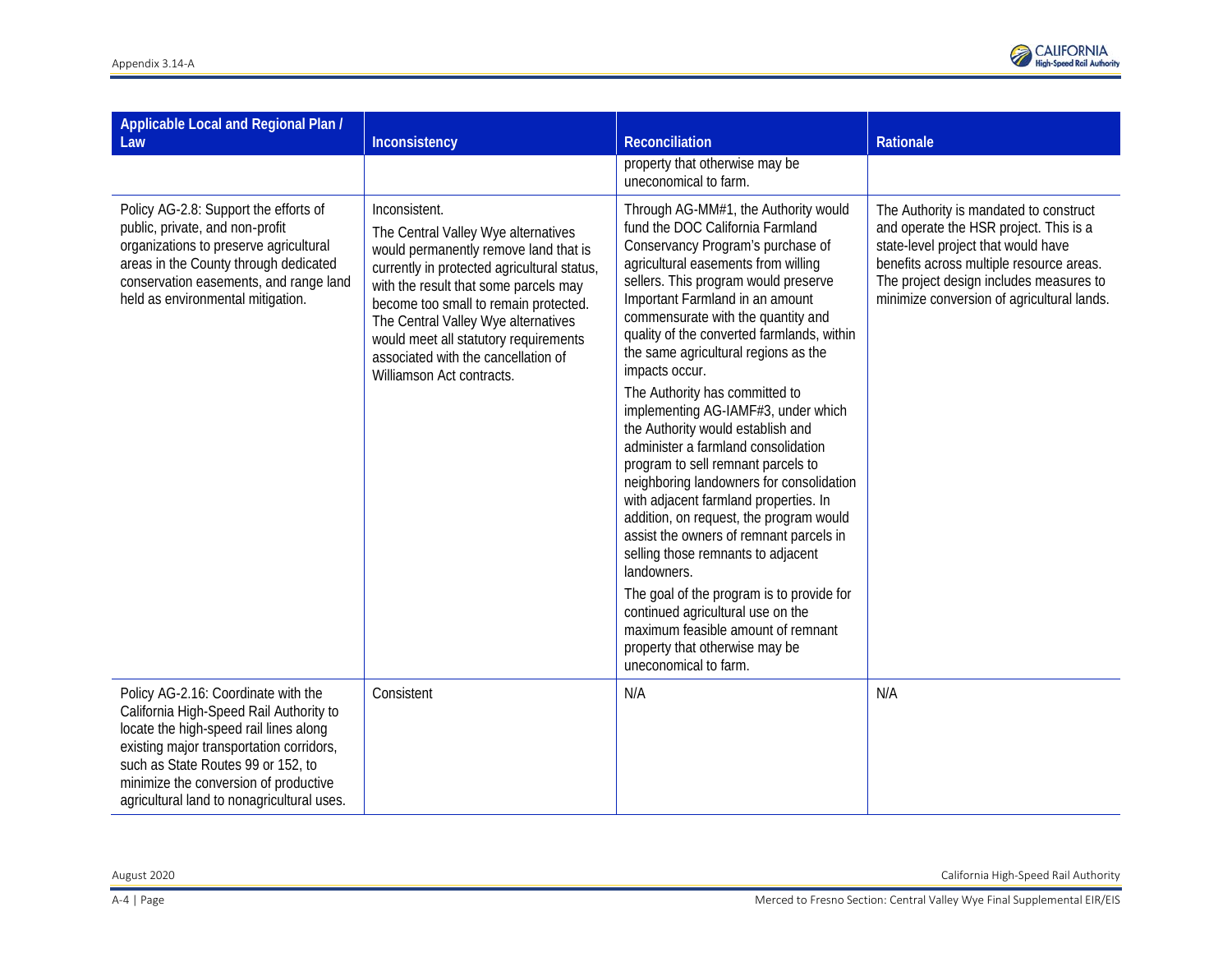| Applicable Local and Regional Plan /<br>Law                                                                          | Inconsistency                                                                                                                                                                                                                                                      | Reconciliation                                                                                                                                                                                                                                                                                                                                                                                                                                                                                                                                                                                                                                                                                                                                                                                                                                                                                                                                                                                                                                                                                                                                                                                                                                                                    | Rationale                                                                                                                                                                                                                                                    |  |
|----------------------------------------------------------------------------------------------------------------------|--------------------------------------------------------------------------------------------------------------------------------------------------------------------------------------------------------------------------------------------------------------------|-----------------------------------------------------------------------------------------------------------------------------------------------------------------------------------------------------------------------------------------------------------------------------------------------------------------------------------------------------------------------------------------------------------------------------------------------------------------------------------------------------------------------------------------------------------------------------------------------------------------------------------------------------------------------------------------------------------------------------------------------------------------------------------------------------------------------------------------------------------------------------------------------------------------------------------------------------------------------------------------------------------------------------------------------------------------------------------------------------------------------------------------------------------------------------------------------------------------------------------------------------------------------------------|--------------------------------------------------------------------------------------------------------------------------------------------------------------------------------------------------------------------------------------------------------------|--|
| Merced County Association of Governments 2014-2040 Regional Transportation Plan and Sustainable Communities Strategy |                                                                                                                                                                                                                                                                    |                                                                                                                                                                                                                                                                                                                                                                                                                                                                                                                                                                                                                                                                                                                                                                                                                                                                                                                                                                                                                                                                                                                                                                                                                                                                                   |                                                                                                                                                                                                                                                              |  |
| Objective 9.4: Preserve productive<br>farmland.                                                                      | Inconsistent.<br>The Central Valley Wye alternatives<br>would temporarily remove agricultural<br>land during the construction period.<br>The Central Valley Wye alternatives<br>would permanently remove agriculturally<br>designated lands from agricultural use. | Through AG-MM#1, the Authority would<br>fund the DOC California Farmland<br>Conservancy Program's purchase of<br>agricultural easements from willing<br>sellers. This program would preserve in<br>perpetuity Important Farmland in an<br>amount commensurate with the quantity<br>and quality of the converted farmlands,<br>within the same agricultural regions as<br>the impacts occur.<br>The Authority committed to incorporating<br>AG-IAMF#1, Restoration of Important<br>Farmland Used for Temporary Staging<br>Areas, which would require all<br>construction access, mobilization,<br>material laydown, and staging areas on<br>Important Farmlands to be returned to as<br>close to their pre-construction staging<br>condition as possible with the goal of<br>ensuring these parcels remain available<br>for long-term agricultural use.<br>The Authority has committed to<br>implementing AG-IAMF#3, under which<br>the Authority would establish and<br>administer a farmland consolidation<br>program to sell remnant parcels to<br>neighboring landowners for consolidation<br>with adjacent farmland properties. In<br>addition, on request, the program would<br>assist the owners of remnant parcels in<br>selling those remnants to adjacent<br>landowners. | The Authority is mandated to construct<br>and operate the HSR project. This is a<br>state-level project that would have<br>benefits across multiple resource areas.<br>The project design includes measures to<br>minimize conversion of agricultural lands. |  |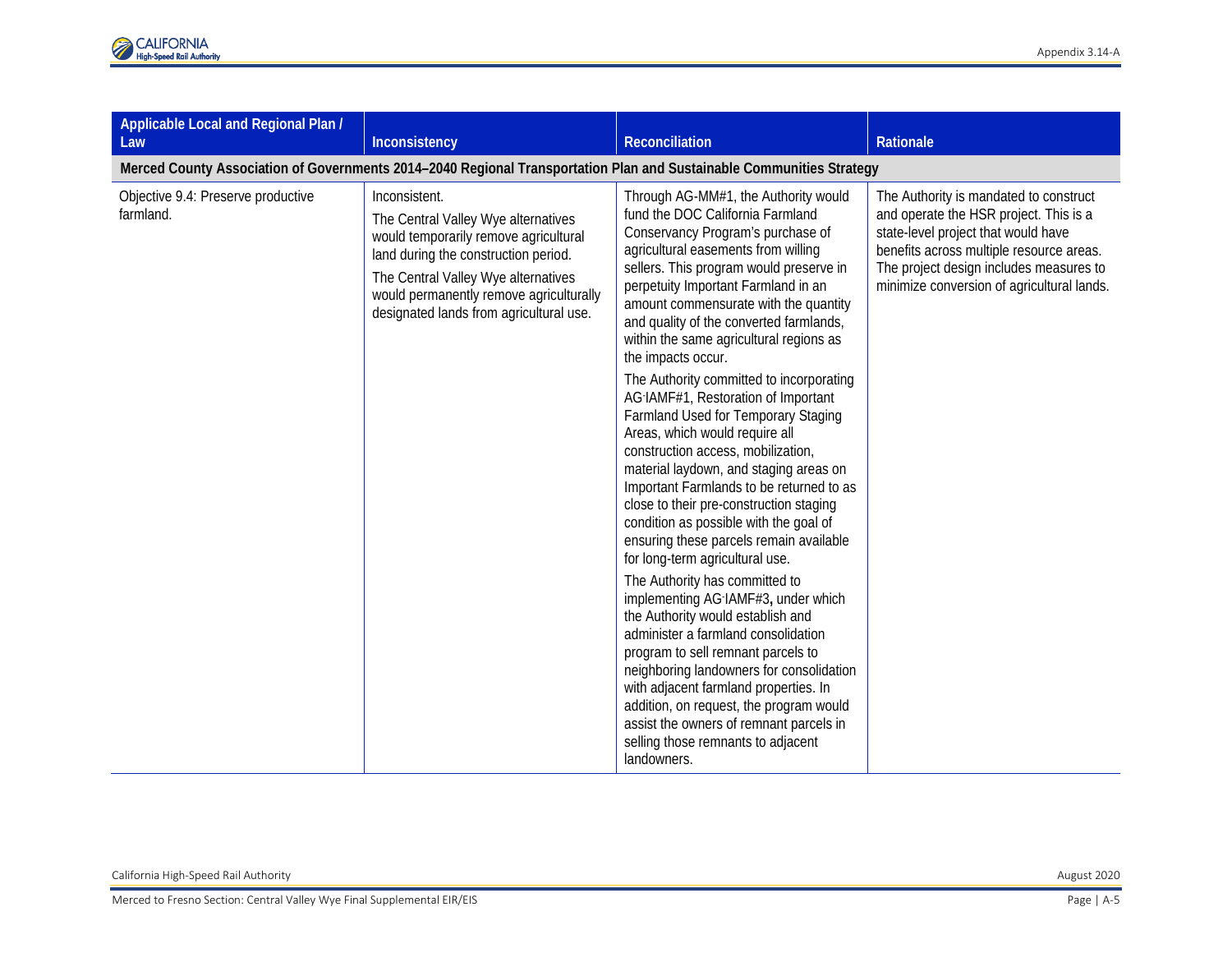

| Applicable Local and Regional Plan /<br>Law                                                                                                   | Inconsistency                                                                                                                                                                                                                                                           | <b>Reconciliation</b>                                                                                                                                                                                                                                                                                                                                                                                                                                                                                                                                                                                                                                                                                                                                                                                                                                                                                                                                                                                                                                                                                                                                                                                         | Rationale                                                                                                                                                                                                                                                    |
|-----------------------------------------------------------------------------------------------------------------------------------------------|-------------------------------------------------------------------------------------------------------------------------------------------------------------------------------------------------------------------------------------------------------------------------|---------------------------------------------------------------------------------------------------------------------------------------------------------------------------------------------------------------------------------------------------------------------------------------------------------------------------------------------------------------------------------------------------------------------------------------------------------------------------------------------------------------------------------------------------------------------------------------------------------------------------------------------------------------------------------------------------------------------------------------------------------------------------------------------------------------------------------------------------------------------------------------------------------------------------------------------------------------------------------------------------------------------------------------------------------------------------------------------------------------------------------------------------------------------------------------------------------------|--------------------------------------------------------------------------------------------------------------------------------------------------------------------------------------------------------------------------------------------------------------|
| Policy 9.4.1 Consider impacts on Prime<br>Farmland.                                                                                           | Consistent                                                                                                                                                                                                                                                              | N/A                                                                                                                                                                                                                                                                                                                                                                                                                                                                                                                                                                                                                                                                                                                                                                                                                                                                                                                                                                                                                                                                                                                                                                                                           | N/A                                                                                                                                                                                                                                                          |
| <b>Merced County Municipal Code</b>                                                                                                           |                                                                                                                                                                                                                                                                         |                                                                                                                                                                                                                                                                                                                                                                                                                                                                                                                                                                                                                                                                                                                                                                                                                                                                                                                                                                                                                                                                                                                                                                                                               |                                                                                                                                                                                                                                                              |
| Title 17 (Section 17.08.090): Right-to-<br>Farm ordinance.                                                                                    | Consistent                                                                                                                                                                                                                                                              | N/A                                                                                                                                                                                                                                                                                                                                                                                                                                                                                                                                                                                                                                                                                                                                                                                                                                                                                                                                                                                                                                                                                                                                                                                                           | N/A                                                                                                                                                                                                                                                          |
| Title 18: Chapter 18.02 A-1, A-1-40, and<br>A-2 designates agricultural zones to<br>preserve, develop, and grow agriculture<br>in the county. | Inconsistent.<br>The Central Valley Wye alternatives<br>would temporarily remove agricultural<br>land during the construction period.<br>The Central Valley Wye alternatives<br>would permanently remove agricultural<br>land from land zoned A-1, A-1-40, and A-<br>2. | Through AG-MM#1, the Authority would<br>fund the DOC California Farmland<br>Conservancy Program's purchase of<br>agricultural easements from willing<br>sellers. This program would preserve in<br>perpetuity Important Farmland in an<br>amount commensurate with the quantity<br>and quality of the converted farmlands,<br>within the same agricultural regions as<br>the impacts occur.<br>The Authority has committed to<br>incorporating AG-IAMF#1, which would<br>require all construction access, mobiliza-<br>tion, material laydown, and staging areas<br>on Important Farmlands to be returned to<br>as close to their pre-construction staging<br>condition as possible with the goal of<br>ensuring these parcels remain available<br>for long-term agricultural use.<br>The Authority has committed to<br>implementing AG-IAMF#3, under which<br>the Authority would establish and<br>administer a farmland consolidation<br>program to sell remnant parcels to<br>neighboring landowners for consolidation<br>with adjacent farmland properties. In<br>addition, on request, the program would<br>assist the owners of remnant parcels in<br>selling those remnants to adjacent<br>landowners. | The Authority is mandated to construct<br>and operate the HSR project. This is a<br>state-level project that would have<br>benefits across multiple resource areas.<br>The project design includes measures to<br>minimize conversion of agricultural lands. |

August 2020 California High-Speed Rail Authority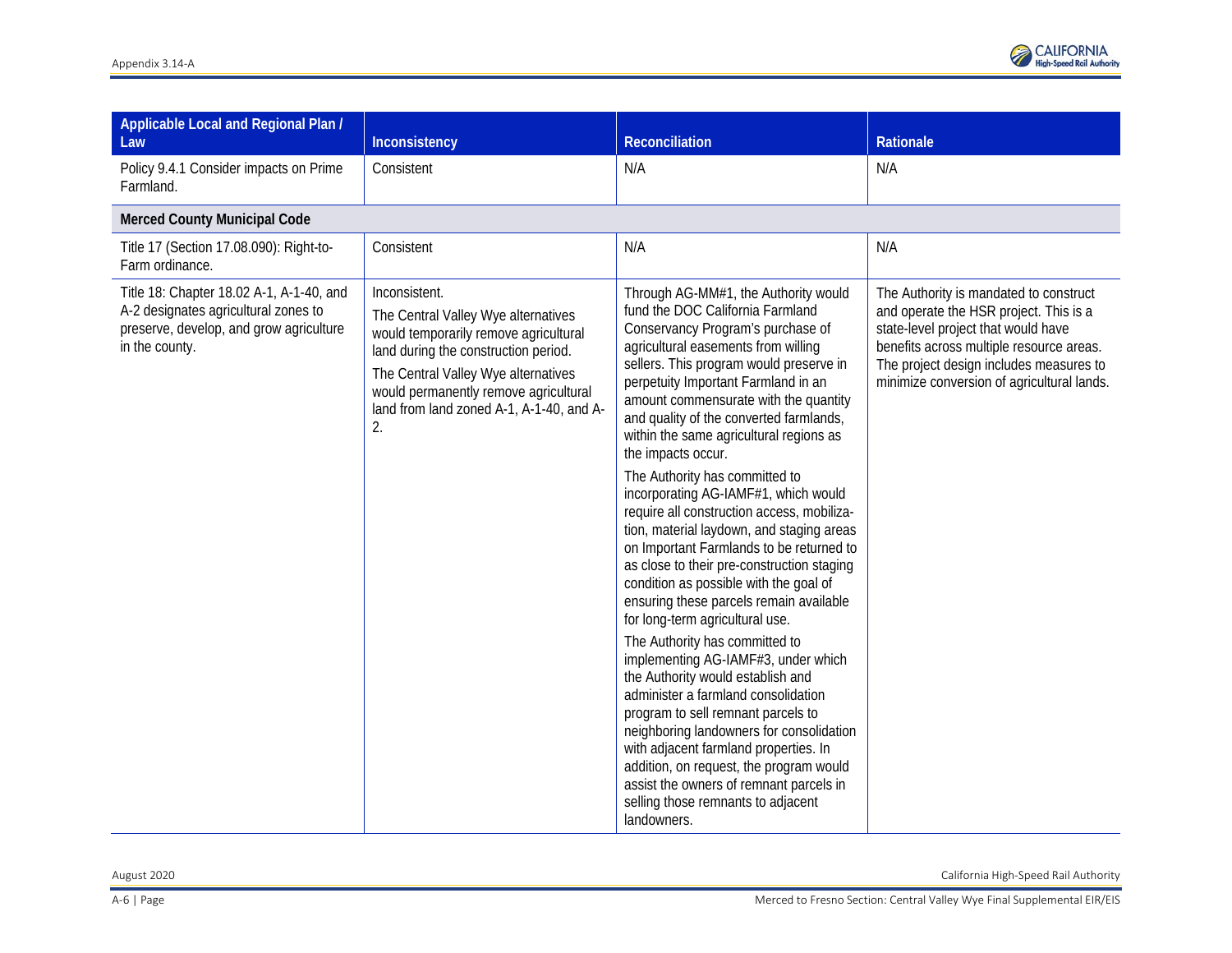| Applicable Local and Regional Plan /<br>Law                                                      | Inconsistency                                                                                                                                                                                                                                                      | Reconciliation                                                                                                                                                                                                                                                                                                                                                                                                                                                                                                                                                                                                                                                                                                                                                                                                                                                                                                                                                                                                                                                                                                                                                                                          | Rationale                                                                                                                                                                                                                                                    |
|--------------------------------------------------------------------------------------------------|--------------------------------------------------------------------------------------------------------------------------------------------------------------------------------------------------------------------------------------------------------------------|---------------------------------------------------------------------------------------------------------------------------------------------------------------------------------------------------------------------------------------------------------------------------------------------------------------------------------------------------------------------------------------------------------------------------------------------------------------------------------------------------------------------------------------------------------------------------------------------------------------------------------------------------------------------------------------------------------------------------------------------------------------------------------------------------------------------------------------------------------------------------------------------------------------------------------------------------------------------------------------------------------------------------------------------------------------------------------------------------------------------------------------------------------------------------------------------------------|--------------------------------------------------------------------------------------------------------------------------------------------------------------------------------------------------------------------------------------------------------------|
|                                                                                                  |                                                                                                                                                                                                                                                                    | The goal of the program is to provide for<br>continued agricultural use on the<br>maximum feasible amount of remnant<br>property that otherwise may be<br>uneconomical to farm.                                                                                                                                                                                                                                                                                                                                                                                                                                                                                                                                                                                                                                                                                                                                                                                                                                                                                                                                                                                                                         |                                                                                                                                                                                                                                                              |
| Madera County General Plan (1995)                                                                |                                                                                                                                                                                                                                                                    |                                                                                                                                                                                                                                                                                                                                                                                                                                                                                                                                                                                                                                                                                                                                                                                                                                                                                                                                                                                                                                                                                                                                                                                                         |                                                                                                                                                                                                                                                              |
| Agriculture, Policy 5.A.1: Maintain<br>agriculturally designated areas for<br>agricultural uses. | Inconsistent.<br>The Central Valley Wye alternatives<br>would temporarily remove agricultural<br>land during the construction period.<br>The Central Valley Wye alternatives<br>would permanently remove agriculturally<br>designated lands from agricultural use. | Through AG-MM#1, the Authority would<br>fund the DOC California Farmland<br>Conservancy Program's purchase of<br>agricultural easements from willing<br>sellers. This program would preserve in<br>perpetuity Important Farmland in an<br>amount commensurate with the quantity<br>and quality of the converted farmlands,<br>within the same agricultural regions as<br>the impacts occur.<br>The Authority committed to incorporating<br>AG-IAMF#1, which would require all<br>construction access, mobilization,<br>material laydown, and staging areas on<br>Important Farmlands to be returned to as<br>close to their pre-construction staging<br>condition as possible with the goal of<br>ensuring these parcels remain available<br>for long-term agricultural use.<br>The Authority has committed to<br>implementing AG-IAMF#3, under which<br>the Authority would establish and<br>administer a farmland consolidation<br>program to sell remnant parcels to<br>neighboring landowners for consolidation<br>with adjacent farmland properties. In<br>addition, on request, the program would<br>assist the owners of remnant parcels in<br>selling those remnants to adjacent<br>landowners. | The Authority is mandated to construct<br>and operate the HSR project. This is a<br>state-level project that would have<br>benefits across multiple resource areas.<br>The project design includes measures to<br>minimize conversion of agricultural lands. |

California High-Speed Rail Authority August 2020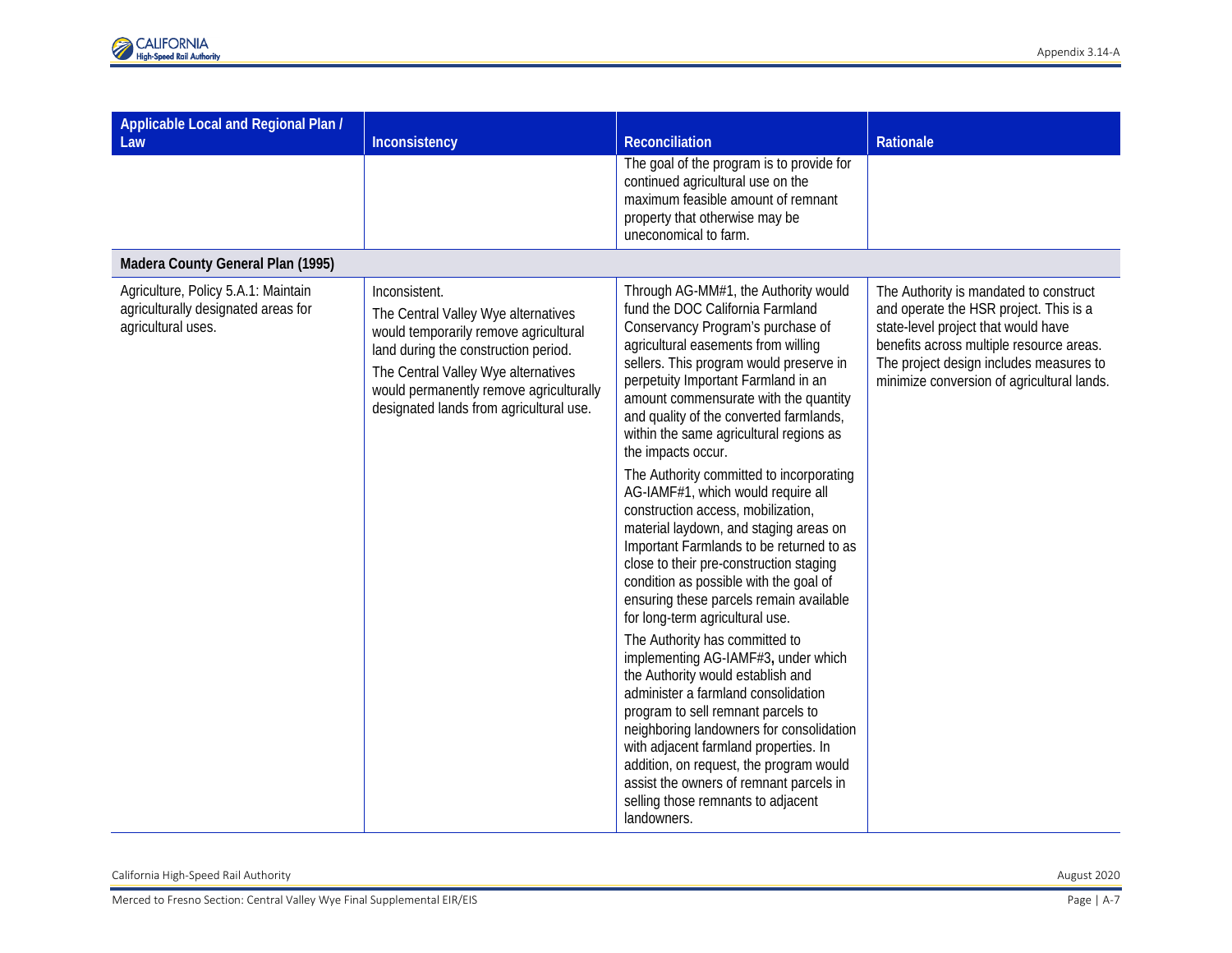

| Applicable Local and Regional Plan /<br>Law                                                                                                                                  | Inconsistency                                                                                                                                                                                                                                  | Reconciliation                                                                                                                                                                                                                                                                                                                                                                                                                                                                                                                                                                                                                                                                                                                                                                          | Rationale                                                                                                                                                                                                                                                    |
|------------------------------------------------------------------------------------------------------------------------------------------------------------------------------|------------------------------------------------------------------------------------------------------------------------------------------------------------------------------------------------------------------------------------------------|-----------------------------------------------------------------------------------------------------------------------------------------------------------------------------------------------------------------------------------------------------------------------------------------------------------------------------------------------------------------------------------------------------------------------------------------------------------------------------------------------------------------------------------------------------------------------------------------------------------------------------------------------------------------------------------------------------------------------------------------------------------------------------------------|--------------------------------------------------------------------------------------------------------------------------------------------------------------------------------------------------------------------------------------------------------------|
|                                                                                                                                                                              |                                                                                                                                                                                                                                                | The goal of the program is to provide for<br>continued agricultural use on the<br>maximum feasible amount of remnant<br>property that otherwise may be<br>uneconomical to farm.                                                                                                                                                                                                                                                                                                                                                                                                                                                                                                                                                                                                         |                                                                                                                                                                                                                                                              |
| Agriculture, Policy 5.A.3: Ensure new<br>development and public works projects<br>do not encourage further expansion of<br>urban uses into designated agricultural<br>areas. | Consistent                                                                                                                                                                                                                                     | N/A                                                                                                                                                                                                                                                                                                                                                                                                                                                                                                                                                                                                                                                                                                                                                                                     | N/A                                                                                                                                                                                                                                                          |
| Agriculture, Policy 5.A.6: Encourage<br>continued and, where possible, increased<br>agricultural activity on lands designated<br>for agricultural use.                       | Inconsistent.<br>The Central Valley Wye alternatives<br>would temporarily remove agricultural<br>land during the construction period.<br>The Central Valley Wye alternatives<br>would permanently remove agricultural<br>land from production. | Through AG-MM#1, the Authority would<br>fund the DOC California Farmland<br>Conservancy Program's purchase of<br>agricultural easements from willing<br>sellers. This program would preserve in<br>perpetuity Important Farmland in an<br>amount commensurate with the quantity<br>and quality of the converted farmlands,<br>within the same agricultural regions as<br>the impacts occur.<br>Further, Authority has committed to<br>incorporating AG-IAMF#1, which would<br>require all construction access, mobiliza-<br>tion, material laydown, and staging areas<br>on Important Farmlands to be returned to<br>as close to their pre-construction staging<br>condition as possible with the goal of<br>ensuring these parcels remain available<br>for long-term agricultural use. | The Authority is mandated to construct<br>and operate the HSR project. This is a<br>state-level project that would have<br>benefits across multiple resource areas.<br>The project design includes measures to<br>minimize conversion of agricultural lands. |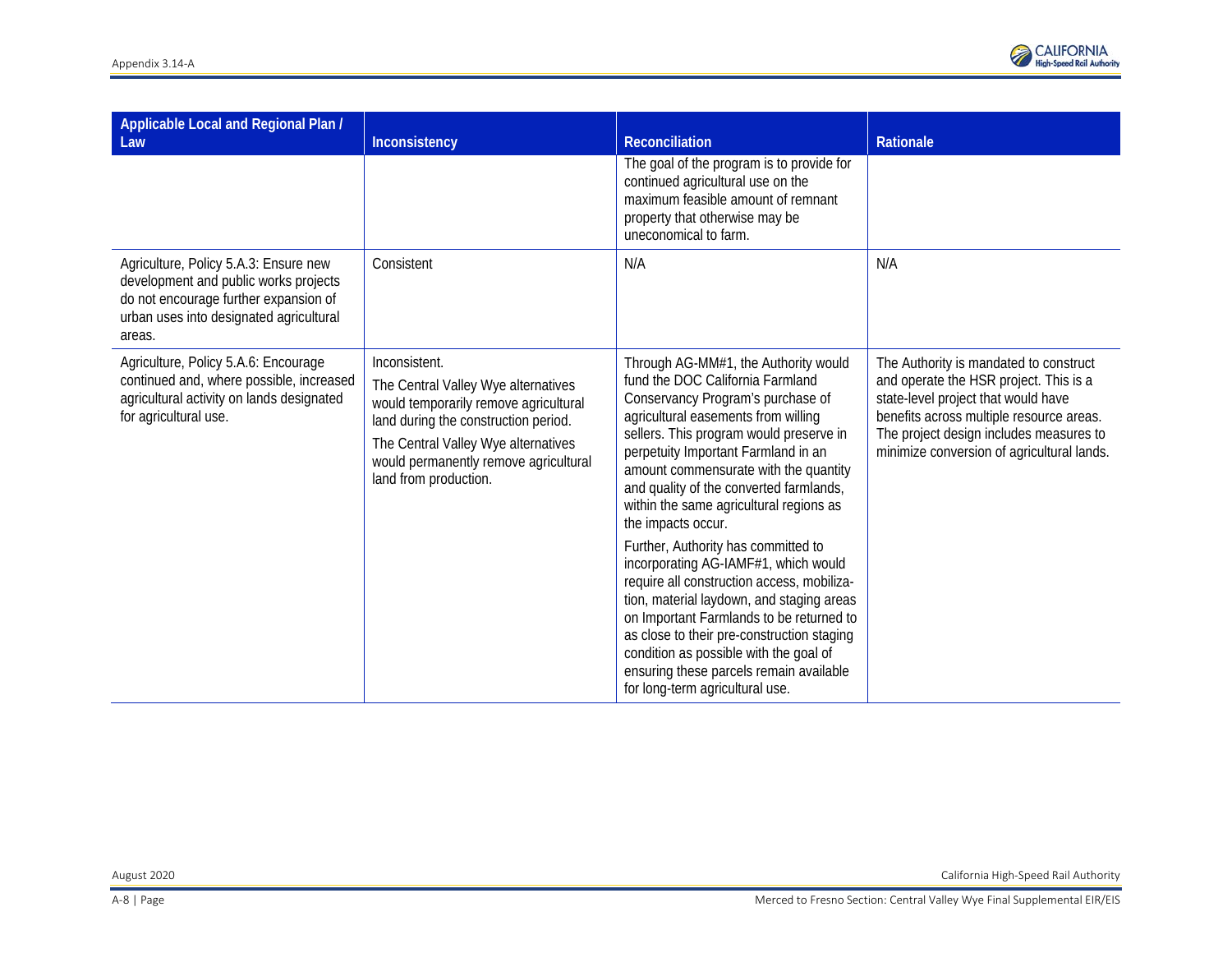| Applicable Local and Regional Plan /<br>Law                                                                                                                                                                                                                          | Inconsistency                                                                                                                                                                                                                                  | <b>Reconciliation</b>                                                                                                                                                                                                                                                                                                                                                                                                                                                                                                                                                                                                                                                                                                                                                                   | Rationale                                                                                                                                                                                                                                                    |
|----------------------------------------------------------------------------------------------------------------------------------------------------------------------------------------------------------------------------------------------------------------------|------------------------------------------------------------------------------------------------------------------------------------------------------------------------------------------------------------------------------------------------|-----------------------------------------------------------------------------------------------------------------------------------------------------------------------------------------------------------------------------------------------------------------------------------------------------------------------------------------------------------------------------------------------------------------------------------------------------------------------------------------------------------------------------------------------------------------------------------------------------------------------------------------------------------------------------------------------------------------------------------------------------------------------------------------|--------------------------------------------------------------------------------------------------------------------------------------------------------------------------------------------------------------------------------------------------------------|
| Agriculture, Policy 5.A.13: Require<br>development within or adjacent to<br>designated agricultural areas to<br>incorporate design, construction, and<br>maintenance techniques to protect<br>agriculture and minimize conflicts with<br>adjacent agricultural uses. | Inconsistent.<br>The Central Valley Wye alternatives<br>would temporarily remove agricultural<br>land during the construction period.                                                                                                          | The Authority has committed to<br>incorporating AG-IAMF#1, which would<br>require all construction access, mobiliza-<br>tion, material laydown, and staging areas<br>on Important Farmlands to be returned to<br>as close to their pre-construction staging<br>condition as possible with the goal of<br>ensuring these parcels remain available<br>for long-term agricultural use.                                                                                                                                                                                                                                                                                                                                                                                                     | N/A                                                                                                                                                                                                                                                          |
|                                                                                                                                                                                                                                                                      | Madera County Transportation Commission - 2014 Regional Transportation Plan and Sustainable Communities Strategy                                                                                                                               |                                                                                                                                                                                                                                                                                                                                                                                                                                                                                                                                                                                                                                                                                                                                                                                         |                                                                                                                                                                                                                                                              |
| Objective 32: Protect and conserve<br>existing agricultural land, provide broad<br>community access to healthful foods, and<br>promote the environmental and economic<br>benefits of rural agricultural lands.                                                       | Inconsistent.<br>The Central Valley Wye alternatives<br>would temporarily remove agricultural<br>land during the construction period.<br>The Central Valley Wye alternatives<br>would permanently remove agricultural<br>land from production. | Through AG-MM#1, the Authority would<br>fund the DOC California Farmland<br>Conservancy Program's purchase of<br>agricultural easements from willing<br>sellers. This program would preserve in<br>perpetuity Important Farmland in an<br>amount commensurate with the quantity<br>and quality of the converted farmlands,<br>within the same agricultural regions as<br>the impacts occur.<br>Further, Authority has committed to<br>incorporating AG-IAMF#1, which would<br>require all construction access, mobiliza-<br>tion, material laydown, and staging areas<br>on Important Farmlands to be returned to<br>as close to their pre-construction staging<br>condition as possible with the goal of<br>ensuring these parcels remain available<br>for long-term agricultural use. | The Authority is mandated to construct<br>and operate the HSR project. This is a<br>state-level project that would have<br>benefits across multiple resource areas.<br>The project design includes measures to<br>minimize conversion of agricultural lands. |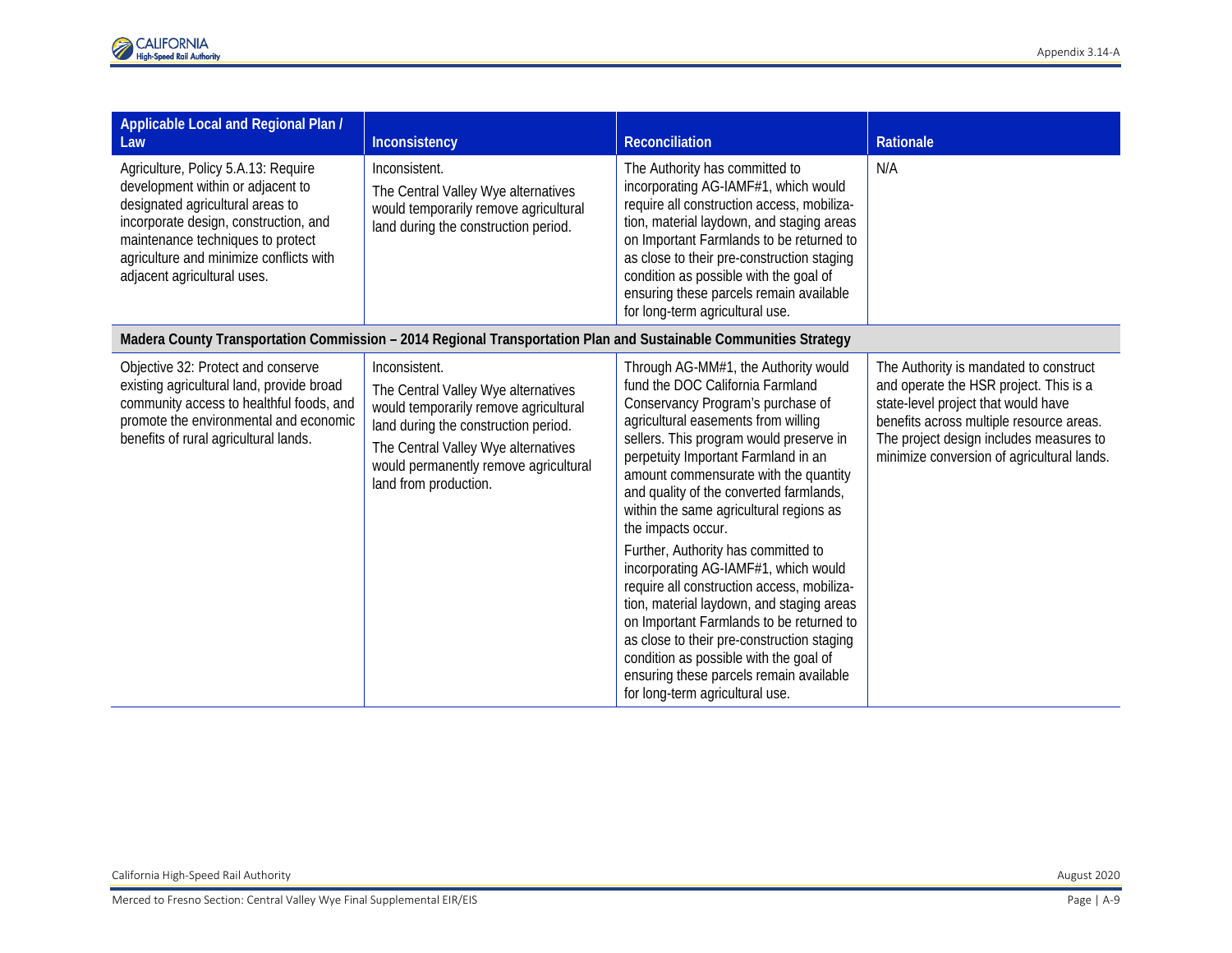

| Applicable Local and Regional Plan /<br>Law                                                                                                                                                                                                                                                                                                   | Inconsistency                                                                                                                              | <b>Reconciliation</b>                                                                                                                                                                                                                                                                                                                                                                                                                                                                                                                                                                                                                                                                                                                                                                                                                                                                                                                                                                                                                                                                                                                                                  | Rationale                                                                                                                                                                                                                                                    |
|-----------------------------------------------------------------------------------------------------------------------------------------------------------------------------------------------------------------------------------------------------------------------------------------------------------------------------------------------|--------------------------------------------------------------------------------------------------------------------------------------------|------------------------------------------------------------------------------------------------------------------------------------------------------------------------------------------------------------------------------------------------------------------------------------------------------------------------------------------------------------------------------------------------------------------------------------------------------------------------------------------------------------------------------------------------------------------------------------------------------------------------------------------------------------------------------------------------------------------------------------------------------------------------------------------------------------------------------------------------------------------------------------------------------------------------------------------------------------------------------------------------------------------------------------------------------------------------------------------------------------------------------------------------------------------------|--------------------------------------------------------------------------------------------------------------------------------------------------------------------------------------------------------------------------------------------------------------|
| <b>Madera County Municipal Code</b>                                                                                                                                                                                                                                                                                                           |                                                                                                                                            |                                                                                                                                                                                                                                                                                                                                                                                                                                                                                                                                                                                                                                                                                                                                                                                                                                                                                                                                                                                                                                                                                                                                                                        |                                                                                                                                                                                                                                                              |
| Title 6, County Right-to-Farm notice<br>ensuring that residents of the county<br>have the right to perform agricultural<br>activities on their property within the<br>County of Madera. (6.28.060).                                                                                                                                           | Consistent                                                                                                                                 | N/A                                                                                                                                                                                                                                                                                                                                                                                                                                                                                                                                                                                                                                                                                                                                                                                                                                                                                                                                                                                                                                                                                                                                                                    | N/A                                                                                                                                                                                                                                                          |
| Title 18, Designates agricultural zones to<br>preserve, develop, and grow agriculture<br>in the county. It also includes dairy<br>operations' standards and regulatory<br>standards that identify procedures and<br>management practices for<br>implementation that provide pollution<br>protection for surface and groundwater<br>resources. | Inconsistent.<br>The Central Valley Wye alternatives<br>would permanently remove agriculturally<br>designated lands from agricultural use. | Through AG-MM#1, the Authority would<br>fund the DOC California Farmland<br>Conservancy Program's purchase of<br>agricultural easements from willing<br>sellers. This program would preserve in<br>perpetuity Important Farmland in an<br>amount commensurate with the quantity<br>and quality of the converted farmlands,<br>within the same agricultural regions as<br>the impacts occur.<br>The Authority has committed to<br>implementing AG-IAMF#3, under which<br>the Authority would establish and<br>administer a farmland consolidation<br>program to sell remnant parcels to<br>neighboring landowners for consolidation<br>with adjacent farmland properties. In<br>addition, on request, the program would<br>assist the owners of remnant parcels in<br>selling those remnants to adjacent<br>landowners.<br>The goal of the program is to provide for<br>continued agricultural use on the<br>maximum feasible amount of remnant<br>property that otherwise may be<br>uneconomical to farm.<br>Design Standards: The HSR<br>incorporates design standards to<br>minimize runoff from the right-of-way and<br>contain storm drainage within the right-of- | The Authority is mandated to construct<br>and operate the HSR project. This is a<br>state-level project that would have<br>benefits across multiple resource areas.<br>The project design includes measures to<br>minimize conversion of agricultural lands. |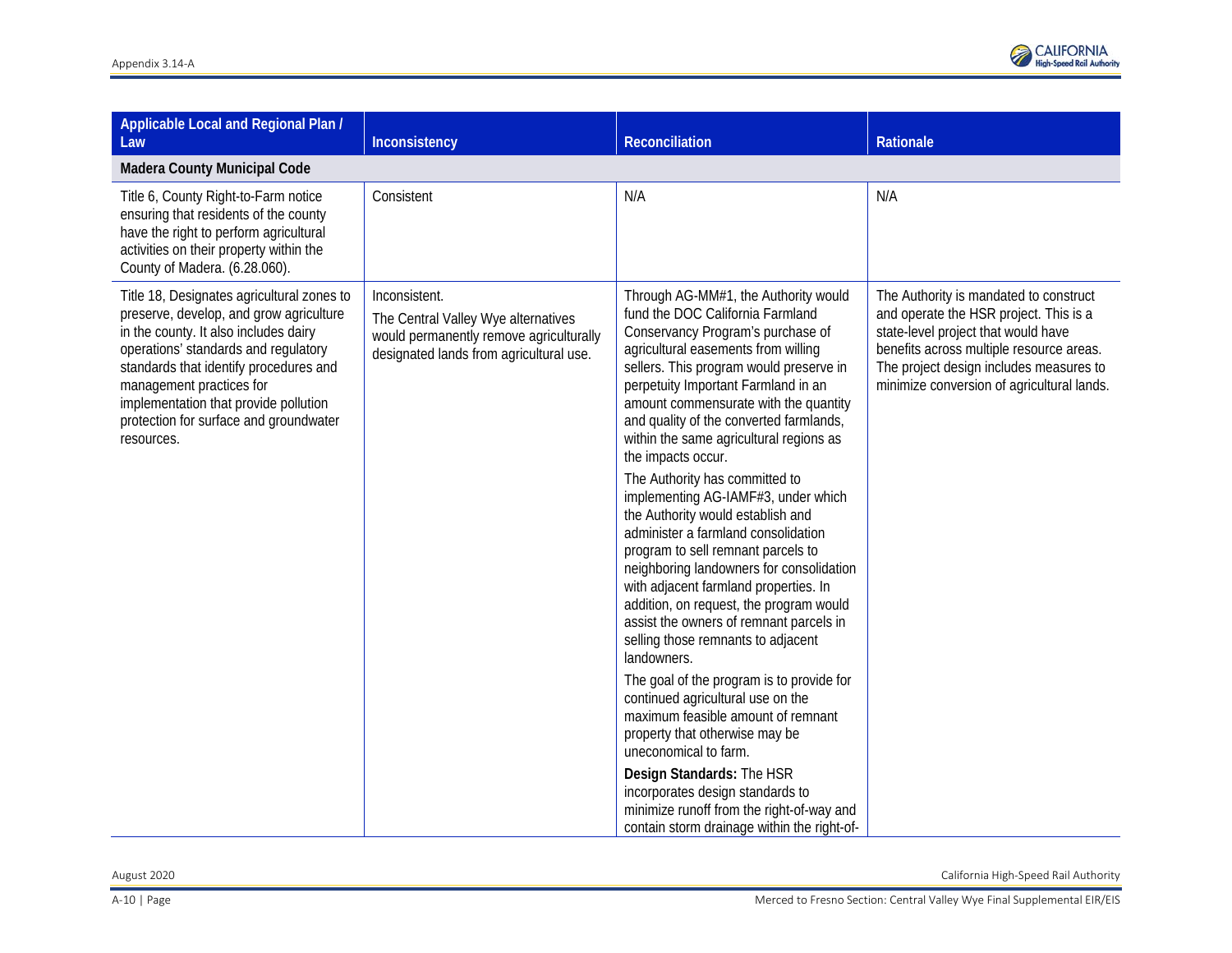| Applicable Local and Regional Plan /<br>Law                                                                                                                                                                                                                                            | Inconsistency                                                                                                                                                                                                                            | <b>Reconciliation</b>                                                                                                                                                                                                                                                                                                                                                                                                                                                                                                                                                                                                                                                                                                                                                                                                                                                                                                                                                                                     | Rationale                                                                                                                                                                                                                                                    |
|----------------------------------------------------------------------------------------------------------------------------------------------------------------------------------------------------------------------------------------------------------------------------------------|------------------------------------------------------------------------------------------------------------------------------------------------------------------------------------------------------------------------------------------|-----------------------------------------------------------------------------------------------------------------------------------------------------------------------------------------------------------------------------------------------------------------------------------------------------------------------------------------------------------------------------------------------------------------------------------------------------------------------------------------------------------------------------------------------------------------------------------------------------------------------------------------------------------------------------------------------------------------------------------------------------------------------------------------------------------------------------------------------------------------------------------------------------------------------------------------------------------------------------------------------------------|--------------------------------------------------------------------------------------------------------------------------------------------------------------------------------------------------------------------------------------------------------------|
|                                                                                                                                                                                                                                                                                        |                                                                                                                                                                                                                                          | way during operations and to meet all<br>standards for retention of stormwater on-<br>site during construction.                                                                                                                                                                                                                                                                                                                                                                                                                                                                                                                                                                                                                                                                                                                                                                                                                                                                                           |                                                                                                                                                                                                                                                              |
| City of Chowchilla 2040 General Plan (2011)                                                                                                                                                                                                                                            |                                                                                                                                                                                                                                          |                                                                                                                                                                                                                                                                                                                                                                                                                                                                                                                                                                                                                                                                                                                                                                                                                                                                                                                                                                                                           |                                                                                                                                                                                                                                                              |
| Policy OS 1.3: Coordinate with Madera<br>County to maintain viable agricultural<br>land on the periphery of the City of<br>Chowchilla Sphere of Influence boundary<br>for the purpose of resource and view<br>protection and establish standards that<br>protect views of these lands. | Inconsistent.<br>The Central Valley Wye alternatives<br>would temporarily remove agricultural<br>land during the construction period.<br>The Central Valley Wye alternatives<br>would permanently remove lands from<br>agricultural use. | Through AG-MM#1, the Authority would<br>fund the DOC California Farmland<br>Conservancy Program's purchase of<br>agricultural easements from willing<br>sellers. This program would preserve in<br>perpetuity Important Farmland in an<br>amount commensurate with the quantity<br>and quality of the converted farmlands,<br>within the same agricultural regions as<br>the impacts occur.<br>The Authority has committed to<br>implementing AG-IAMF#3, under which<br>the Authority would establish and<br>administer a farmland consolidation<br>program to sell remnant parcels to<br>neighboring landowners for consolidation<br>with adjacent farmland properties. In<br>addition, on request, the program would<br>assist the owners of remnant parcels in<br>selling those remnants to adjacent<br>landowners.<br>The goal of the program is to provide for<br>continued agricultural use on the<br>maximum feasible amount of remnant<br>property that otherwise may be<br>uneconomical to farm. | The Authority is mandated to construct<br>and operate the HSR project. This is a<br>state-level project that would have<br>benefits across multiple resource areas.<br>The project design includes measures to<br>minimize conversion of agricultural lands. |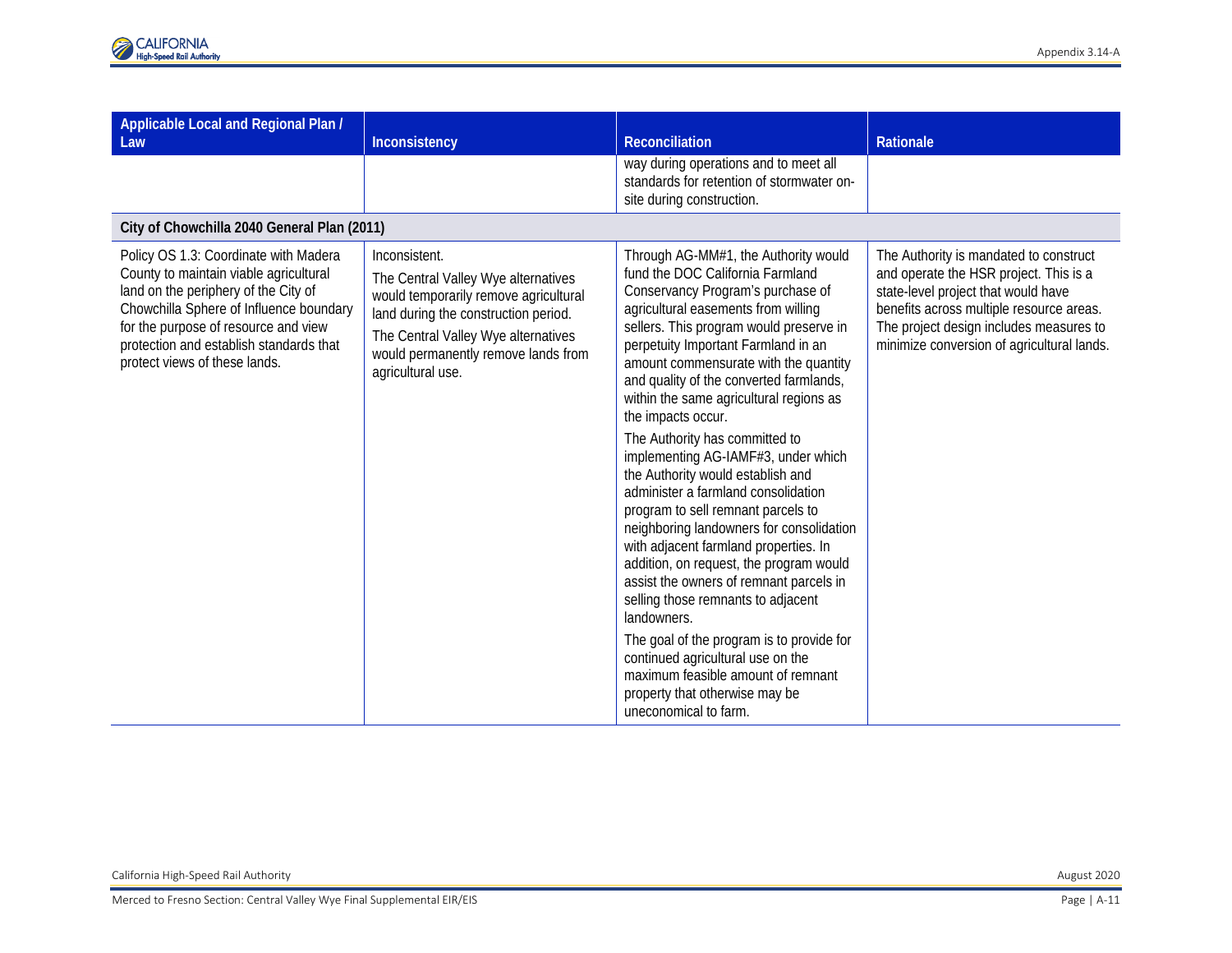

| Applicable Local and Regional Plan /<br>Law                                                                                                 | Inconsistency                                                                                                                              | Reconciliation                                                                                                                                                                                                                                                                                                                                                                                                                                                                                                                                                                                                                                                                                                                                                                                                                                                                                                                                                                                             | Rationale                                                                                                                                                                                                                                                    |
|---------------------------------------------------------------------------------------------------------------------------------------------|--------------------------------------------------------------------------------------------------------------------------------------------|------------------------------------------------------------------------------------------------------------------------------------------------------------------------------------------------------------------------------------------------------------------------------------------------------------------------------------------------------------------------------------------------------------------------------------------------------------------------------------------------------------------------------------------------------------------------------------------------------------------------------------------------------------------------------------------------------------------------------------------------------------------------------------------------------------------------------------------------------------------------------------------------------------------------------------------------------------------------------------------------------------|--------------------------------------------------------------------------------------------------------------------------------------------------------------------------------------------------------------------------------------------------------------|
| Policy OS 1.4: Support preservation of<br>existing agricultural lands at the<br>periphery of the City of Chowchilla<br>Sphere of Influence. | Inconsistent.<br>The Central Valley Wye alternatives<br>would permanently remove agriculturally<br>designated lands from agricultural use. | Through AG-MM#1, the Authority would<br>fund the DOC California Farmland<br>Conservancy Program's purchase of<br>agricultural easements from willing<br>sellers. This program would preserve in<br>perpetuity Important Farmland in an<br>amount commensurate with the quantity<br>and quality of the converted farmlands,<br>within the same agricultural regions as<br>the impacts occur.<br>The Authority has committed to<br>implementing, AG-IAMF#3, under which<br>the Authority would establish and<br>administer a farmland consolidation<br>program to sell remnant parcels to<br>neighboring landowners for consolidation<br>with adjacent farmland properties. In<br>addition, on request, the program would<br>assist the owners of remnant parcels in<br>selling those remnants to adjacent<br>landowners.<br>The goal of the program is to provide for<br>continued agricultural use on the<br>maximum feasible amount of remnant<br>property that otherwise may be<br>uneconomical to farm. | The Authority is mandated to construct<br>and operate the HSR project. This is a<br>state-level project that would have<br>benefits across multiple resource areas.<br>The project design includes measures to<br>minimize conversion of agricultural lands. |
| City of Merced General Plan (2015)                                                                                                          |                                                                                                                                            |                                                                                                                                                                                                                                                                                                                                                                                                                                                                                                                                                                                                                                                                                                                                                                                                                                                                                                                                                                                                            |                                                                                                                                                                                                                                                              |
| OS-2.1: Protect agricultural areas outside<br>the City's SUDP/SOI from urban impacts.                                                       | Consistent                                                                                                                                 | N/A                                                                                                                                                                                                                                                                                                                                                                                                                                                                                                                                                                                                                                                                                                                                                                                                                                                                                                                                                                                                        | N/A                                                                                                                                                                                                                                                          |
| City of Waterford General Plan (2006)                                                                                                       |                                                                                                                                            |                                                                                                                                                                                                                                                                                                                                                                                                                                                                                                                                                                                                                                                                                                                                                                                                                                                                                                                                                                                                            |                                                                                                                                                                                                                                                              |
| Policy OS-B-1: Protect agricultural areas<br>outside the City's urban growth area from<br>urban impacts.                                    | Consistent                                                                                                                                 | N/A                                                                                                                                                                                                                                                                                                                                                                                                                                                                                                                                                                                                                                                                                                                                                                                                                                                                                                                                                                                                        | N/A                                                                                                                                                                                                                                                          |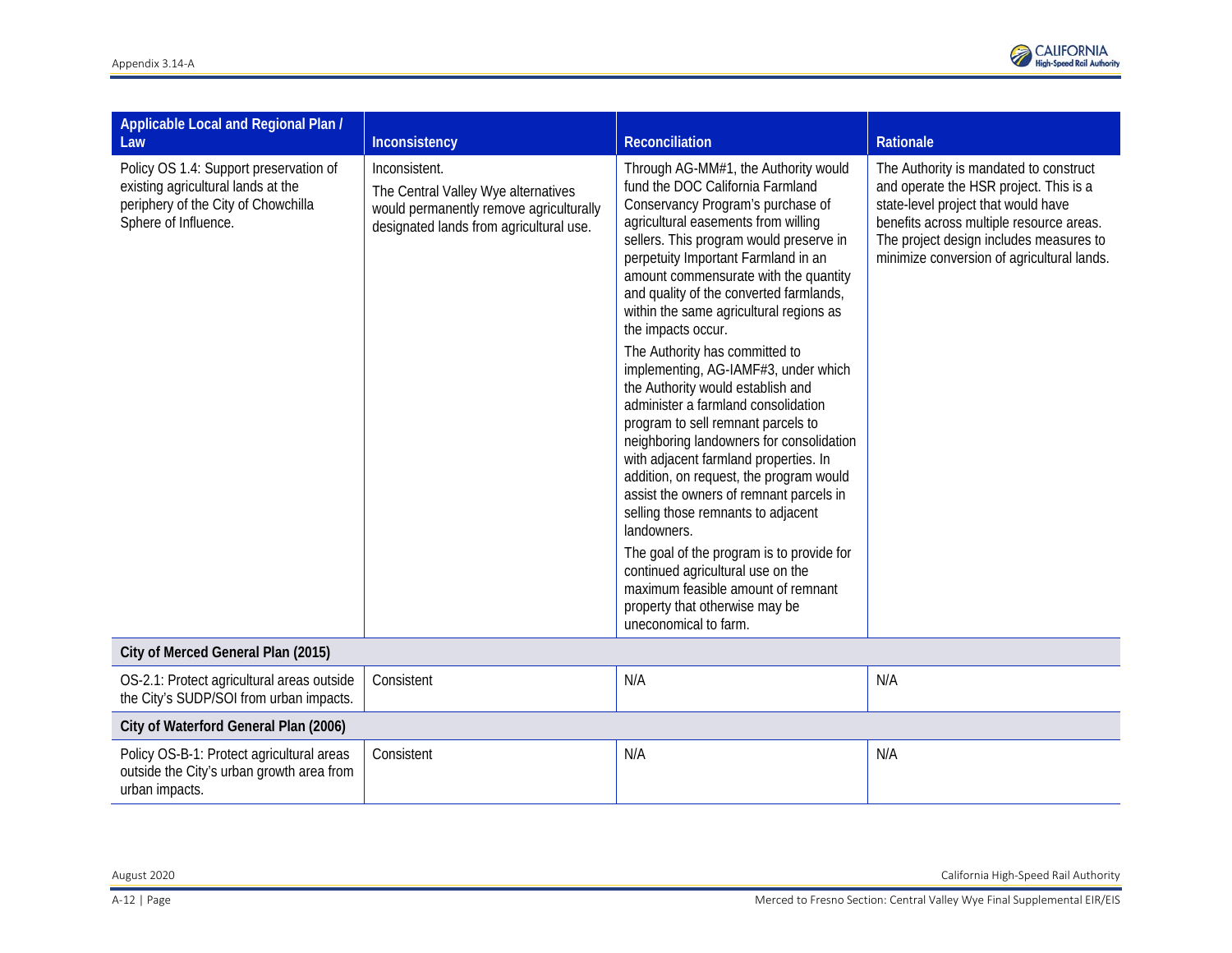| Applicable Local and Regional Plan /<br>Law                                                                                                                                                 | Inconsistency | <b>Reconciliation</b> | Rationale |
|---------------------------------------------------------------------------------------------------------------------------------------------------------------------------------------------|---------------|-----------------------|-----------|
| Fresno County General Plan (2003)                                                                                                                                                           |               |                       |           |
| Policy LU-A.12: In adopting land uses<br>policies, regulations and programs, the<br>County shall seek to protect agricultural<br>activities from encroachment of<br>incompatible land uses. | Consistent    | N/A                   | N/A       |
| Stanislaus County General Plan (2016)                                                                                                                                                       |               |                       |           |
| Policy 2.5: To the greatest extent<br>possible, development shall be directed<br>away from the County's most productive<br>agricultural areas                                               | Consistent    | N/A                   | N/A       |

*Sources: City of Chowchilla, 2011; City of Merced, 2015; City of Waterford, 2006; Fresno County, 2003; Madera County, 1995; Merced County, 2013; Stanislaus County, 2016*

HSR = high-speed rail

IAMF = impact avoidance and minimization feature

Authority = California High-Speed Rail Authority

USDA = U.S. Department of Agriculture

DOC = California Department of Conservation

LESA = Land Evaluation and Site Assessment

N/A = not applicable. Reconciliation nor the rationale behind it are provided as it has been determined that the Central Valley Wye alternatives are consistent with requirements and reconciliation will therefore not be required.